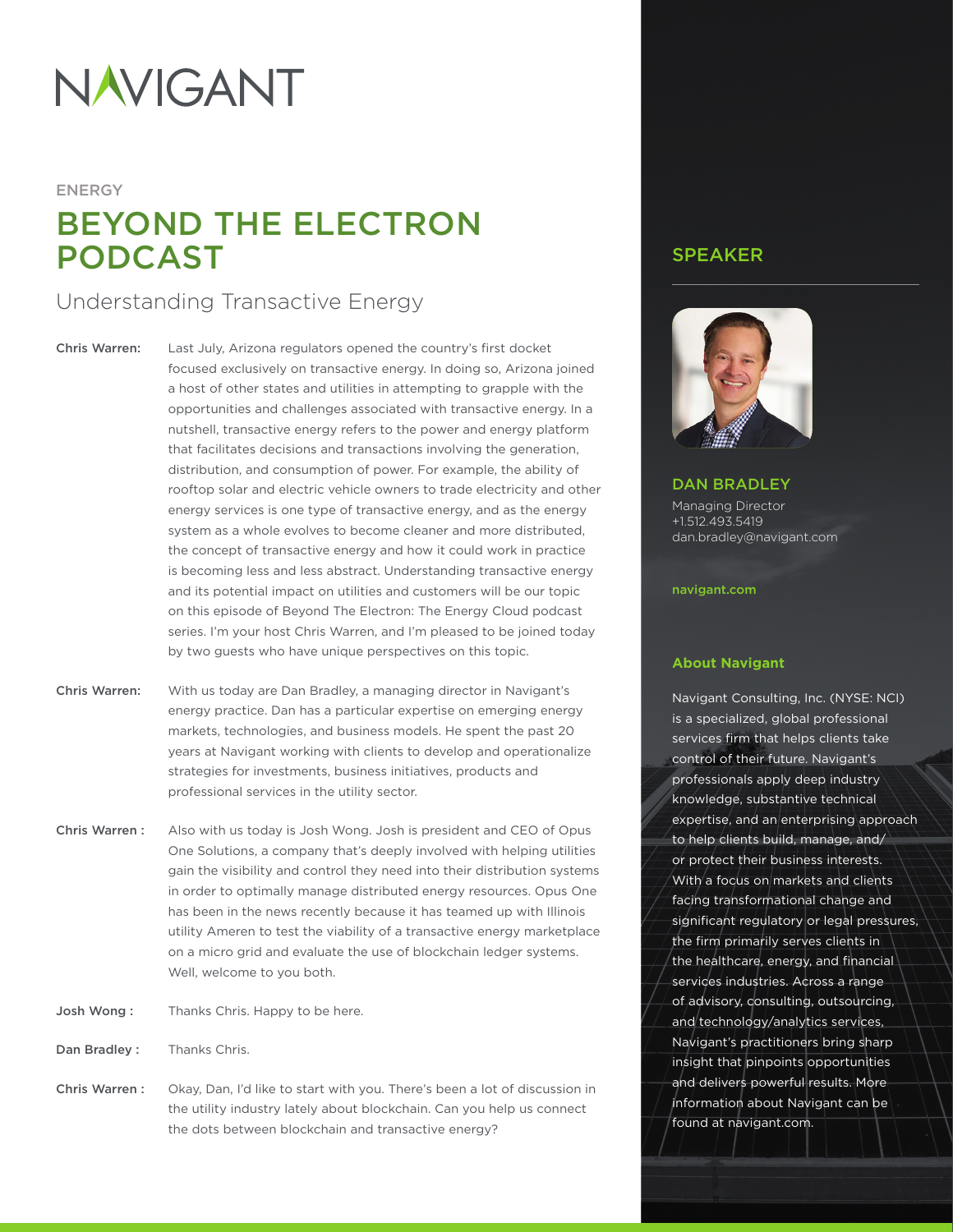- Dan Bradley: All right. So transactive energy, it's a concept that's been around for a couple of decades, mostly in the academic and public sectors. And Navigant Research has defined transactive energy as a power system in which economic or market based platforms are used to make decisions involving the generation, distribution, and consumption of power. In other words, a two way grid management approach that addresses this future need. Well, in and around the 2014, '15, '16 timeframe, we began to see the convergence of a couple of technologies, and that's the convergence where blockchain was introduced to transactive energy.
- Dan Bradley: Blockchain being itself a technology that has been around for some time and came to the world stage in 2009 when its first commercial application, bitcoin, came to be. So in this 2014, 2015 timeframe, these two technologies were put together and in combination they seemed to provide the two technologies that can underlie this future grid architecture. And those are the dots that have come together and connected the two early, and we have seen that the potential use cases and all sorts of things that can happen when you put these two technologies kind of explode. But we'll start there.
- Chris Warren : Yeah, that's great. Well, I gave you the impossible task of boiling the ocean there. So I apologize and nice work. So let's drill down a little bit more. When it comes to what appeals to utilities about piloting projects involving transactive energy and blockchain, you mentioned use cases, what are some of those?
- Dan Bradley: So first, let's take a look at blockchain. So blockchain architecture can be used to create a network with device level trust. And on this network, every interconnected asset on the blockchain would have a known, verifiable and trusted identity that is exceedingly difficult to duplicate or forge. So with this first aspect of blockchain, we're already seeing some very complimentary pieces to a distribution network on a utility grid. Now secondly, once the foundation of device level trust is in place, then you have the ability to add in smart contracts and distributed applications that are built into the blockchain architecture and can be used to automate systems or management processes to create any outcomes that you're seeking, whether it's grid automation or demand response or transactive energy. So when you first hear this description, right, it sounds disruptive, especially to the utility. This network that's kind of overlaying on a distribution grid network that is well over a hundred years old.
- Dan Bradley: But if you take a step back and you look at the big picture, blockchain is just a piece of this complex puzzle, right? Other parts of the puzzle that would be required to really drive these big disruptive changes that we're talking about include establishing pricing functions. It's making sure you have the right digital nodes out there, like smart meters, certain grid modernization functions and technologies, big data analytics as well as control over the system if you are a system operator. So that's a little bit of the background when we then delve into where companies and utilities are today around these blockchain use cases, we see utilities and companies experimenting, learning and piloting different aspects either directly or in partnership in areas like the wholesale market. Simplifying the wholesale market processes, nominations, scheduling, transaction settlements and regulatory compliance of large bulk power system components.
- Dan Bradley: Other areas are some of the renewable markets. For example, in Europe there is these European energy markets that allow renewable power generation to be documented and tracked and traded. So when you think about this environment, an environment that has diverse stakeholders operating, not knowing other trading partners, perhaps limited trust, lots of intermediate steps, high transaction costs, like this is the perfect set of conditions for a blockchain application, and we see this as a use case being explored. And other use cases are more futuristic. Vehicle to grid solutions. So when you think about integrating electric vehicles as dispatchable assets into the grid, blockchain becomes an application that can leverage, track and compensate the energy stored in those mobile batteries sitting inside that vehicle that can be used for flexibility or demand response from the vehicle is parked and plugged in.
- Dan Bradley: We see use cases in meter registration and switching. If you're a customer sitting there in a liberalized energy market where you get to choose your retail electric provider, the behind the scenes transactions that go into switching providers and tracking that and who's where and what products they're buying, that's a potential blockchain application. And then lastly, just circling back to transactive energy. Transactive energy blockchain architecture is one of several of these transactive energy technologies that could play a role in enabling this two way decentralized transaction model that we've been describing on the podcast.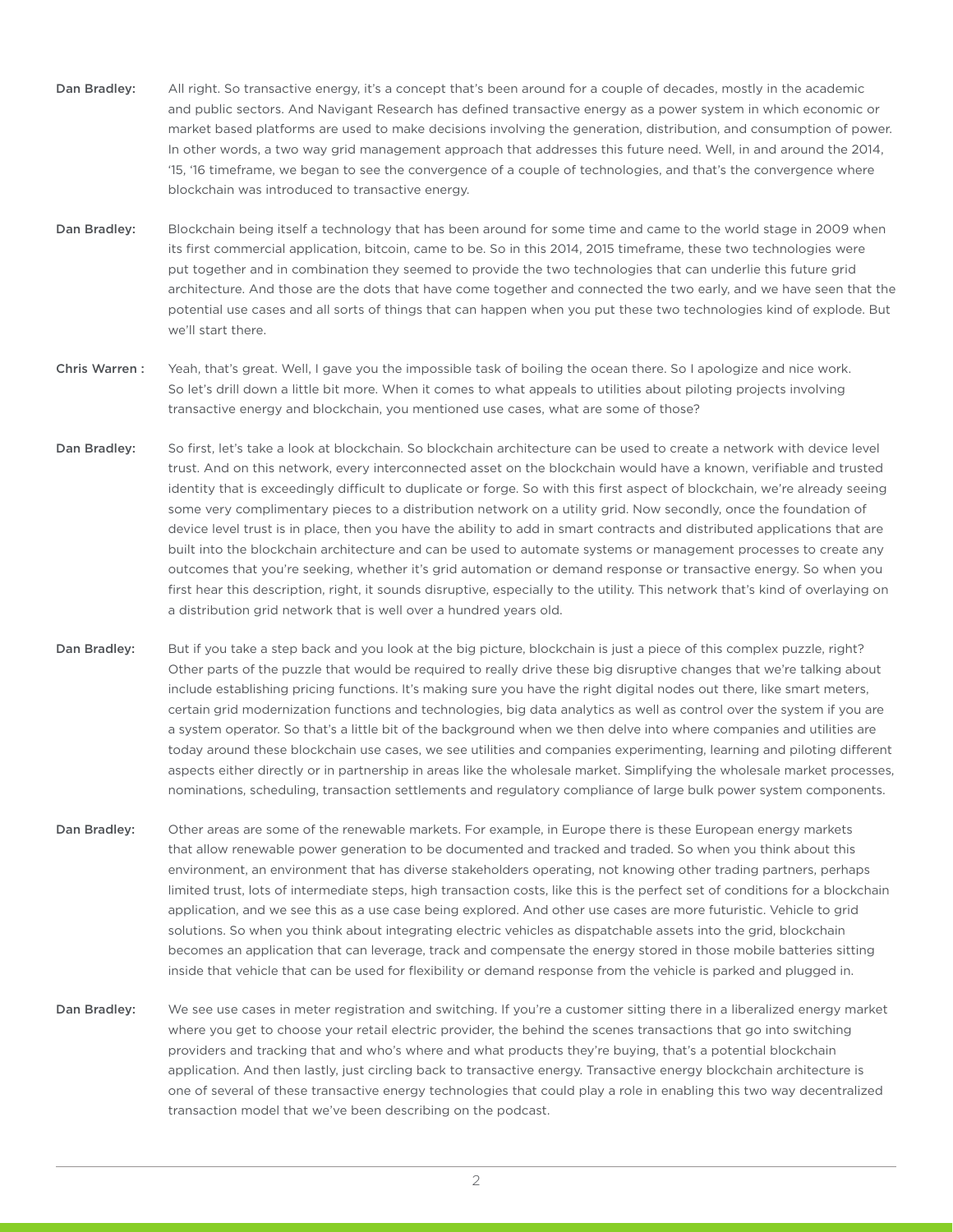- Chris Warren: Right. Okay, great. Well Josh, let's bring you into the conversation. I briefly talked a little bit about Opus One in the intro. Could you just take a minute and describe what you guys do and who you work with?
- Josh Wong: Sounds great, Chris, and thank you for the opportunity again. So Opus One Solutions, we are a enterprise software company and we mostly work with electric power utilities. Really we see, as Dan was saying, that utility sector is going through a time of fundamental transformation driven by mega trends like digitization and decarbonization and decentralization. So we see ourselves as the software partner with utilities in this time of transformation to enable them to pursue the utility of the future. And essentially there are three key parts to our ethos. Number one is we are a grid to edge company. Here we appreciate a lot of momentum and drivers happening at the edge, but fundamentally we want to transform or evolve the grid into a platform to support the actions and the value that's happening at the edge.
- Josh Wong: Number two is we enable that transformation to happen via basically big data and advanced analytics, specifically around power flow and optimization level of analytics. And last but not least is we don't just want to solve grid hype or technical problems or data problems. We see one of the biggest challenges in this industry is one of strategic or business mode based. So fundamentally we take our grid based analytics and we use them to inform new business models or strategies for the electric power sector.
- Chris Warren: Okay, great. That's a really good foundation. So let's take it a little bit further. Can you talk about how your grid OS platform kind of brings some of these different strands together and how it kind of enables the concept of transactive energy in the real world?
- Josh Wong: Absolutely. So first of all, let me just compare with Dan regarding the definition of transactive energy. We operate very much similar to definition as well, which is using economic and control mechanisms to balance supply and demand, especially focused on those that are happening at the edge including storage. So we see a massive transformation from what we call grid 1.0 to 2.0 to 3.0, 1.0 being basically a top down, one way power flow grid. 2.0 being the increasing penetration of distributed resources leading to two way power flow, increasing intelligence of the smart grid. And really 3.0 is taking that two way power flow and evolving from a direct control mechanism such as what you would see in a DERMS solution let's say into a market based or economic indirect control mechanism, very much like the bulk power system.
- Josh Wong: So how can we take the value of energy to inform how distributed resources should operate? So fundamentally with GridOS, which is Opus One's software platform, we leveraged this using model based analytics. What I mean by model based is three phase AC unbalanced model of the grid and we turned that digital twin into a common information model and we've run advanced analytics on top of that. Now where transactive energy comes in is what we do with that model, and we take that model on a journey of five key stages. Number one is really around visibility into the grid. So we were blind. Now we can see things like power flow, voltages, currents, capacities, et cetera. Number two is around controlling what we can see. And number three is around optimizing that control. Three phase AC unbalanced security constraint optimization of that power flow.
- Josh Wong: So what that optimization brings is not just optimization or conservative voltage reduction, but really it unlocks the computation of the value of energy. If we look at the wholesale market, pricing on the wholesale market is calculated by optimization as well. So we are taking that algorithm or that philosophy down to the distribution level to locate locational and temporal by time and by location, by place, valuation of electricity. And that is the key to allow transactive energy markets to happen, again going back to the definition, using the value of energy for control and operation, node mechanisms. And that's really where GridOS comes in.
- Chris Warren: Right. Right. Well you have the benefit, there's been so much talk about pilots and just almost abstract thinking in a sense about transactive energy, but you have the benefit of having already been working with utilities in the US to better understand transactive energy and micro grids in particular. What are some tangible lessons that you've learned? I mean that could include what some of the unexpected challenges might be or opportunities that perhaps you hadn't considered before. Because once you have an encounter with the real world, things tend to change.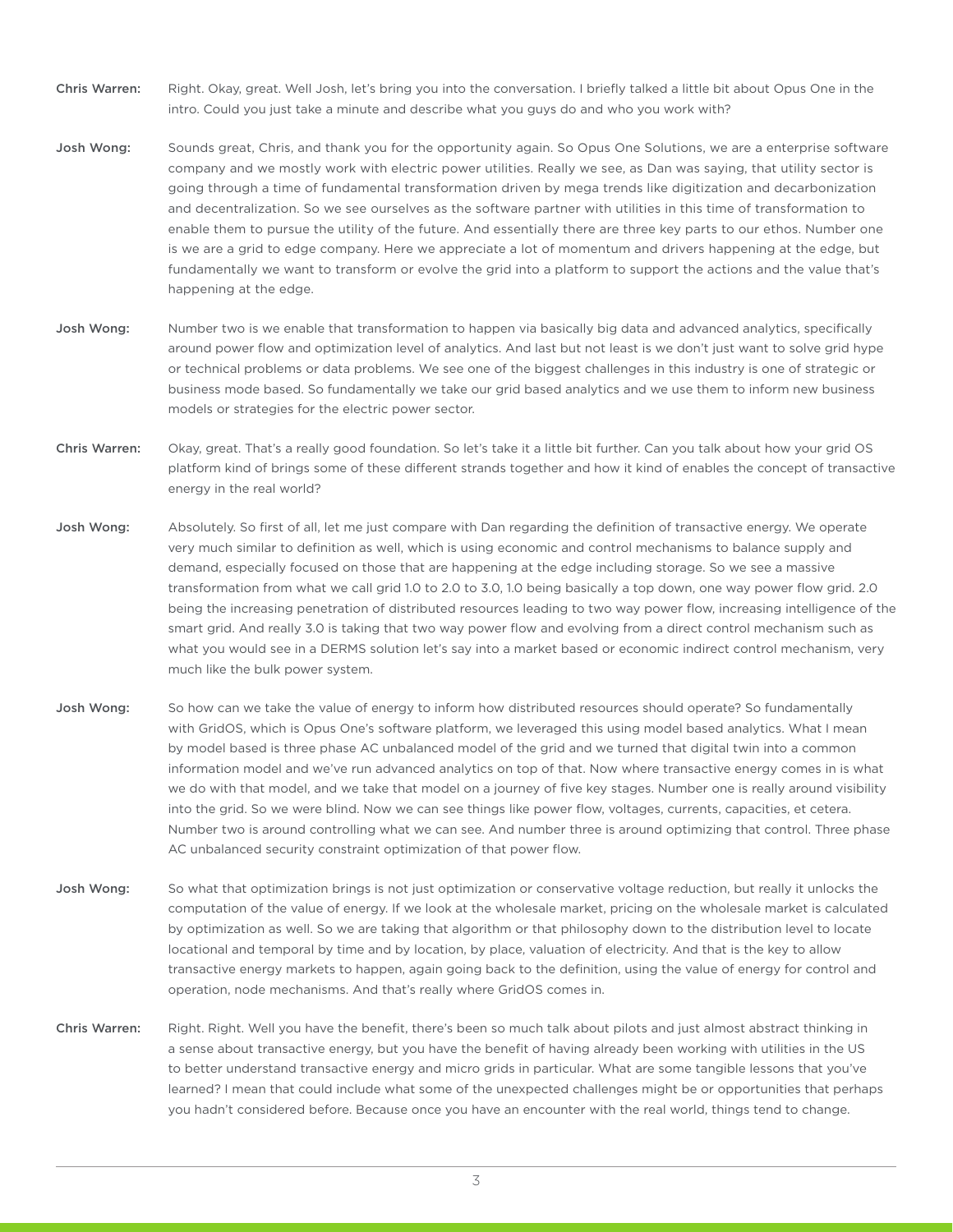- Josh Wong: Exactly. Exactly. Well as we always say, vision ideas can be very common, but making things real and making a business of it, it's different as well. So I would say number one lesson that we learned is that it works. We actually make it happen. We made it happen and our transactive energy market with National Grid was live as of last year and we keep upgrading and learning, learning lots from it. And we are now expanding beyond National Grid in New York and into Ontario, into our recent MRN project and many more projects that's in the queue as well. So it's a reality, it's not a vision anymore. And that vision is a big one and we are step by step creating into reality. I would say number two big lessons learned is transactive energy can take many forms and I think this is one of the biggest, I will say, if there's anything I can leave behind in this podcast, that's a key message, and that is it takes many forms.
- Josh Wong: On one end of the spectrum as we have started with National Grid is the most advanced form of transactive energy, which is actual dynamic, same day and day ahead retail markets, locational electricity that you can bid and offer on. Now, on the other end of the spectrum, using economics for control, I would say non wire solutions is actually a very doable form of transactive energy right now. It's appreciating the value of distributed resources, whether that's a storage or micro grid or demand response, to provide value back to the grid. So more of a longer term timeframe planning type of a transactive energy.
- Josh Wong: In the middle is the real time operational implementations. For example, advanced demand response, basically creating price differentiation by location or by time of demand response. Or evolution of feed and tariffs and metering. All of these are various forms of transactive energy. That's probably a second biggest lesson learned. Third, I would say always go for threes, third I would say is transactive energy is meant to be integrated. So number one is vertical integration from G to T to now retail and DERS. The other is back to the many forms as horizontal integration from planning to operations to markets and business models. So these are three major lessons learned for us.
- Chris Warren: Oh, that's really great. Well, Dan, let's bring you back into the conversation. Josh just outlined a number of lessons that he's learned in some of the work that they've been doing. What have you observed in terms of how either regulators or utilities or both are seeing and understanding transactive energy? Do they have as expansive of a perspective as Josh just kind of outlined?
- Dan Bradley: Well, first off, Josh, I will have to say, I wrote down a whole bunch of notes as you were talking and some of what you were describing I was shaking my head, "Right on." I mean that is it. I will start with, before I get to your question Chris, I'll start with I love how upfront you talked about, you described yourselves as the software partner to utilities, helping deliver that utility of the future. And to me, I personally see, bridging it back to the question you're asking Chris, is like that it's really right now at the core of where utilities should be in my opinion in terms of understanding that technology. First off, Josh, you and your organization have learned tremendous lessons by making it real, which I 100% agree is very important, right?
- Dan Bradley: Making it real out of the lab in a real world situation like you're operating in the case of New York, up in Buffalo, we have National Grid. So when you take a step back and you look around the industry, I think you see a big mix of where utilities and regulators are. A lot of what we're talking about here on the transactive energy side, blockchain transactive energy side, in some cases it's made really some, some good footings, some progress, non wire alternatives, micro grid applications being some of them, and in some cases other grid edge based transactive energy platforms are somewhat nascent.
- Chris Warren: Great. Well we've mentioned Ameren a bunch of times already. So Josh, I want to bring you back in and talk a little bit about that project. It's gotten a lot of news coverage and it's certainly generating a lot of interest. Can you just kind of give us the perspective of how you got involved with the project and Ameren's actually trying to achieve in the project.
- Josh Wong: Great. Sounds good. So really it goes back to how we started, and also Dan highlighted it, it's Opus One trying to be a partner with utilities as they navigate through I would say fairly complex market evolutions, customer evolutions, regulatory reforms, et cetera. So we started talking Ameren a while back, but really I would say key drivers towards this project is two fold. Number one is the Illinois Future of Energy Jobs Act, FEJA, that's requiring certain areas of the system to move towards more of a transactive, as how we would define it, but more of a location value of electricity away from net metering when certain penetration of gets exceeded.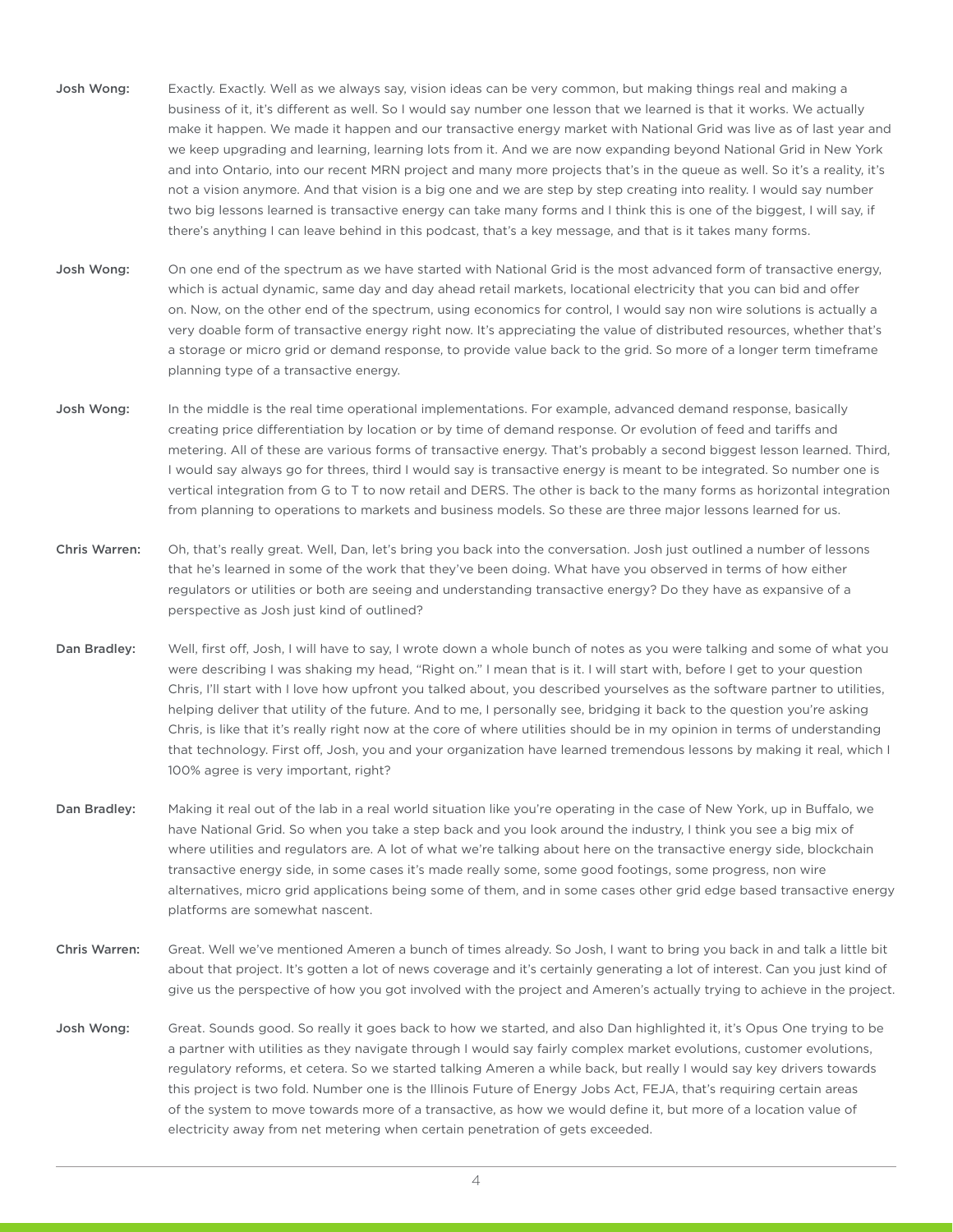- Josh Wong: So legislation is one key factor. The other is the MISO, Midcontinental ISO, being more and more progressive towards the DER space as well. And Ameren has been a phenomenal innovative utility and very forward focus as well. So our objective, I wouldn't speak on behalf of Ameren, but in our discussions, our objective is really to look at how to better understand the value DERs can have on the grid and tie that into planning, tie that into MISO, tie it to their customer strategy, and allow them to maintain the reliability and resiliency of the grid as well. So Opus One's role is one to navigate through these changes and this strategy, and number two is provide the software platform to enable it to happen.
- Chris Warren: Right. Okay. And I've read in some of the coverage that the project has two phases. Is that correct I guess is the first question, and if so, can you give us some of the details about how Opus One will be involved with each of those phases?
- Josh Wong: Well, it's two very high level phases, but I'm sure if you look at any project plan, you'll see more than two phases. But I would say the two phase is really encapsulated to two major steps of achieving the objective of the strategy. The first phase is really one of simulation and planning. What that means is even let's say in National Grid's case, we have made the market real, we have made it happen. It's live, you can transact on it. At the same time, what we recognize and Ameren especially is that there is a very much more pressing and urgent need to plan. And when we talk about planning traditionally is more of let's say planning for asset renewal, planning for expansion, capacity, asset management, et cetera.
- Josh Wong: But now we are introducing a new function within the utility to plan for business model evolutions and how to engage in DERs and prosumers, and also the role that DERs can have and can play on the reliability, resiliency and adequacy of the grid. So really focusing on taking transactive energy to planning. The second stage is now that we plan, we understand the impact of transactive energy, let's make it happen. And so the second stage is really what we call a realtime shadow market, meaning that we are animating the market, but it's shadowed, meaning that it's live, it's operational, but we are not yet actually transacting monetary value on it, but we are running real time scenarios of how it would happen live.
- Chris Warren: Right, right. You know, I want you to go back to one thing that you said, and I think it's a topic that's pretty interesting and it's exciting because when you talk about business model evolutions, I mean I think that that's where a lot of people see potential opportunity to deliver value to many stakeholders. And so when you talk about business model evolution in this project or just generally as it revolves around transactive energy, what kind of forms can that take? What opportunities are there?
- Josh Wong: Yeah, I think the temptation is to prescribe a certain business model, especially at this time of market evolution. I think our approach to business model is more of one of discovery. So understanding the true economics and needs and constraints and objectives of the grid, how can we surface these value to inform various business models rather than, "Hey, let's choose one, let's bet on one and let's make it happen right now and that's it." So the business models that we are informing include that of a non wire solutions, so longterm asset investments or optionality to us at investments. Another one will be in rate design. So really can this inform where let's say a traditional feed and tariff or net metering program would evolve over time. Another one is demand response, basically taking it from an auction or one signal rules them all to one that is actually tied to the locational needs of the grid by transformer or by feed or et cetera.
- Josh Wong: And then all the way to the business models of a complete DSOR or distribution system operator model. Whereas New York is contemplating under the platform, there will be a transactional fee and utility basically playing the broker or facilitating the marketplace to happen. So there are many forms and I think ultimately what Opus One wants to achieve, it's less surfaced of value and have a quality dialogue for I would say policy and regulatory making, and we are assured that TE or transactive energy will take place in many forms.

Chris Warren: Okay. Dan, let's get you back into this conversation. What stands out to you about the Ameren project?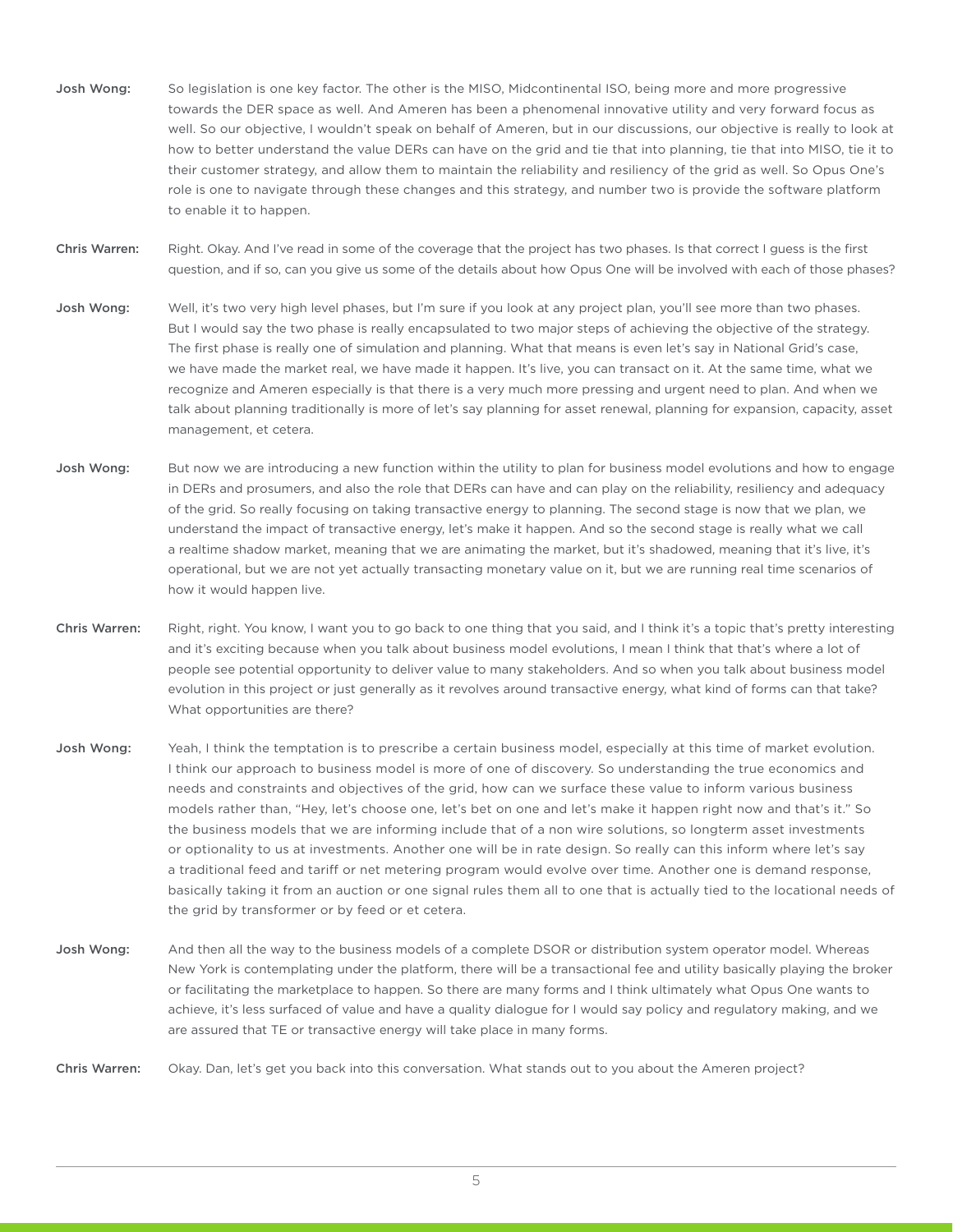- Dan Bradley: So listening to Josh, you shared some interesting findings and interesting learnings. And one of the learnings that I was particularly interested in, in what you were describing was how you describe the surfacing and discovery of business models. To me that was very well put, right. As business models emerge from the application of these new technologies, we're finding originally maybe the discovery of a potential business model and then proof point to that business model. But it really doesn't end there. When we look within non wire solutions we have the core of the business model, which is deferral of utility capital expenditures.
- Dan Bradley: But that's just really the beginning, and I love the way you put that. And another point, Josh, that you made that we've seen how kind of cross planning they are. The traditional planning functions within the utility, which were designed more for that linear system, begin to bump up against these cross planning technologies. We've seen in states like New York, the organizations of the utilities have begun to be changed and adapted to a cross planning element to it, whether it's called the utility of the future team or various teams, analytics teams, but it addresses some of the needs that you're finding Josh in your work with Ameren and other utilities. Really great findings. Thank you.
- Chris Warren: That's just the sort of kind of industry knowledge sharing that is obviously going to be necessary as we move forward here, which I want to do. I want to get you both to weigh in a little bit on where you see all of this headed. But before I do, Josh, can you just take a second and talk about how you're going to evaluate the project with Ameren, what any of the metrics are, what's success look like?
- Josh Wong: I would say it's quite early to define metrics of success largely because this is a discovery driven approach. And so I think the hypothesis is can we identify a value? I think we are using a micro grid right now. We're running simulations on multiple fleet feeders. I think the big I would say success factor for us is can we identify value number one and sufficient value, and turn that value into a potential business model. And does the value make economic case. For example, can we mine more efficiencies out of that value then to set up the system in the first place. So what's the business case around that? So I think right now, especially given it's a pie or demonstration project, learning those lessons will be the biggest success factor.
- Chris Warren: Right. Great. Well let's look a little bit further out. We're still at a point where there's a lot of pilots and a lot of discovery and information sharing. Let's fast forward a bit and get out a crystal ball. Where do you see, Josh, we'll start with you, and then Dan, I want you to answer the same question, but where is transactive energy headed and what is the ultimate promise of transactive energy in your view?
- Josh Wong: Thank you for that. Well, especially in our opinion, we might be biased, but with all my I would say experience and engineering mind, we do certainly see transactive energy in its various forms as being the end states of utility evolution. So right now utilities are going through a time of, previously it was actually renewal, then ER interconnections for the past five to 10 years or so, getting smarter with the smart grid. Now I think the biggest trend driving forward utility evolution is how the utility can transform its customer service model and its business model. And with that it hits basically what Opus One's core mission is which is achieving tripled sustainability.
- Josh Wong: Number one, sustainability is environmental sustainability with especially driven by DERs and clean and green tech. Second is technical sustainability. So can we connect or interconnect such DERs while maintaining grid resiliency, reliability, quality, adequacy, et cetera. And third is economic sustainability, and I think this is the last gigantic modernization that needs to happen. And I would say in putting on an engineer's mind, I think with that we would have solved I would say the biggest questions that this industry has to see. So we do see transactive as the end state. And really what that means at the end of the game is a win-win between the utility and all market participants, a sustainable economic model.

Chris Warren: Right. Great. Well thanks for that. Dan, how about you? What do you see going forward?